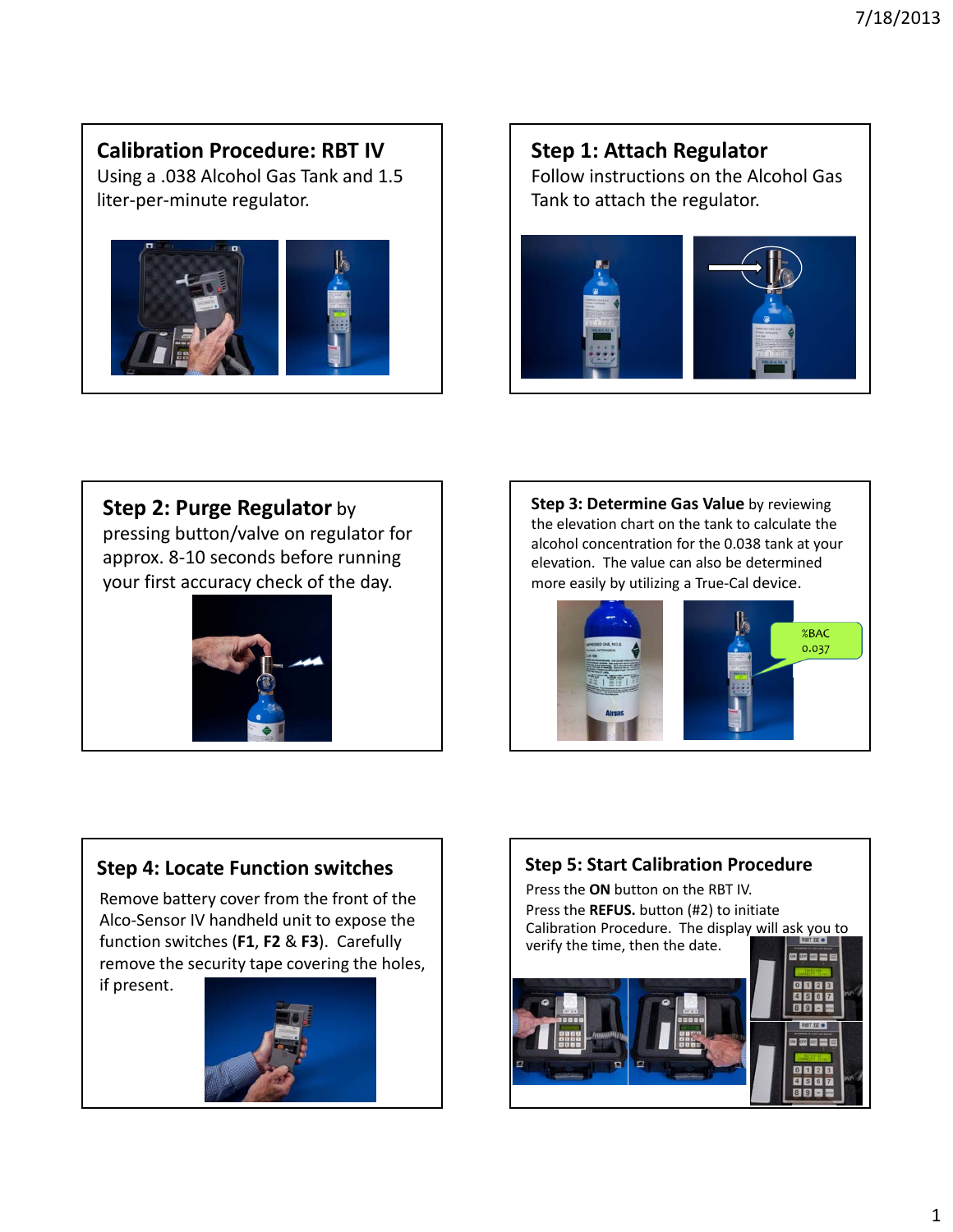# **Step 6: Turn on AS IV handheld unit**

Turn on the Alco‐Sensor IV handheld unit by securely inserting a disposable mouthpiece.

The Alco-Sensor IV handheld must be properly connected to the RBT IV unit during insertion.

Four red blocks will briefly appear.



### **Step 7: Observe automatic Air Blank**

The AS IV handheld will now display the temperature, then will flash"**<**", "**>**", and "**Wait**".

Next, the display will flash "**Blnk**" while the instrument performs an Air Blank (you should hear a CLICK). If the instrument is free of alcohol, it should then read"**0.00**" for a few seconds.



#### **Step 8: Set the calibration value**

As soon as the air blank is complete, the AS IV handheld will then display a 3‐digit reading. This number is the value of the last standard used for calibration.

If the value of the gas standard being used for the current calibration is different than the value of the last calibration value displayed on the screen, use the switch key to adjust the number up (F1 switch) or down (F2 switch) until the number of the current gas standard is displayed.



#### **Step 9: Prep instrument for gas flow**

Once you have obtained the desired standard value on the display, press **F3**. The display will flash "**CAL**". Securely attach the mouthpiece to the tube on the tank regulator, creating an airtight connection.



### **Step 10: Start Gas Flow**

Press the regulator button for 7 seconds. On the 5th second, press the **MANUAL** button to take the gas sample.